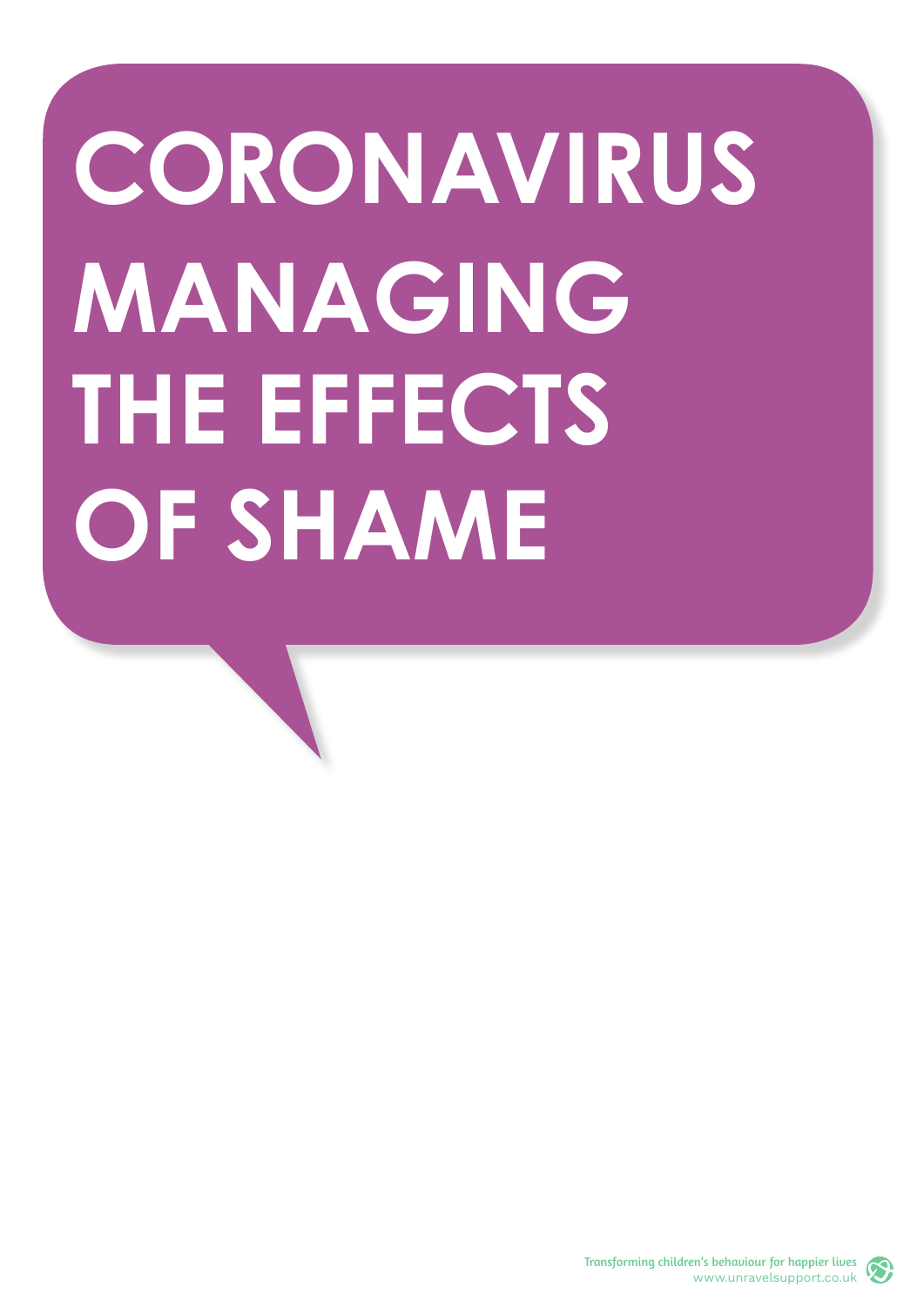## Dear parent/carer

Shame is the emotion we feel when we consider our actions against moral ideals, and conclude that they fall short. To feel shame, we must experience a self-awareness of the judgement of others. Our entire self is encompassed by the feeling and produces a need to hide ourselves, or even disappear entirely.

There are three different models of shame which can result in physical expressions including blushing, drooped head and averted eyes:

Unrequited love is rejection or love that is not reciprocated and can feel intensely shameful, humiliating, ultimately affecting our self-esteem via 'self-blame'. When we have a negative perception of ourselves in the face of negative experiences like these, we might blame our "bad self". It we feel like this often, then we are likely to greatly affect our self-esteem.

Public mistakes are common. When our attention is drawn in public to a mistake we have made, we can feel humiliated and exposed by others. We are all aware of socially acceptable ways of behaving and, if we go against those, we can feel shame. If we are particularly self-conscious, we are more likely to feel shame or project that shame onto others.

Disappointment expectations can happen in all areas of our lives, for example, when your achievements are not rewarded at work, or when friendships/relationships turn hostile. As human beings, we naturally search for explanations and shame can be the emotion that we internalise through that process.

Remember, be patient and kind to yourselves as we embrace our new sense of normal in these challenging times.

Take care. The Unravel Team



Supporting you on behalf of your child's school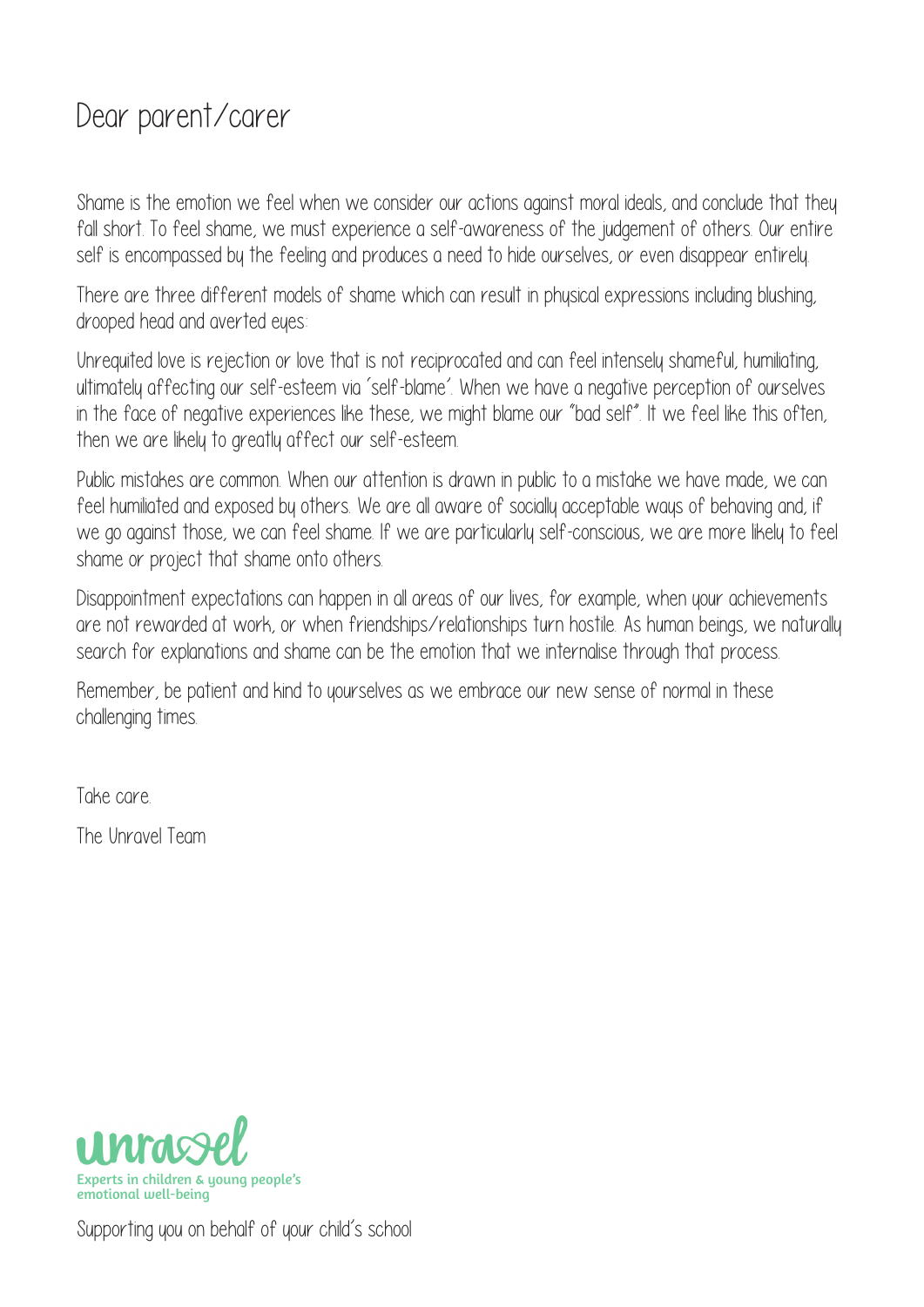## **HOW YOU CAN EASE THE FEELING OF SHAME**

Address the strong urge to get rid of the feeling of shame because of how intense and uncomfortable it can make you feel. By allowing yourself to 'sit' in the emotion, thoughts and feelings to move transiently and you enable them to disperse. Having an awareness of your own triggers can lessen the impact of feelings of shame.

- Be aware of your self-talk. Judgement phrases like, "I'm not good enough", "I shouldn't feel this way", "Why can't I do things like other people?", "I should have..." can really strengthen your self-doubt. Try affirming and validating words like, "I am learning all the time", "I am worthy", "In this moment I feel….".
- Be self-compassionate. This is really important to help you re-frame the shaming event. It needs practice, so be patient with yourself.
- Separate your self-worth from what you do. If you define yourself by what you do, you can give others control over your happiness which can result in low self-worth.
- Alter the standards you live by. Be mindful that people do make mistakes and mistakes form part of our learning journeys.
- **Talk to friends and family about the event that you feel** shame about. Connection with others weakens the feelings of shame and allows you to view the event with forgiveness and love.